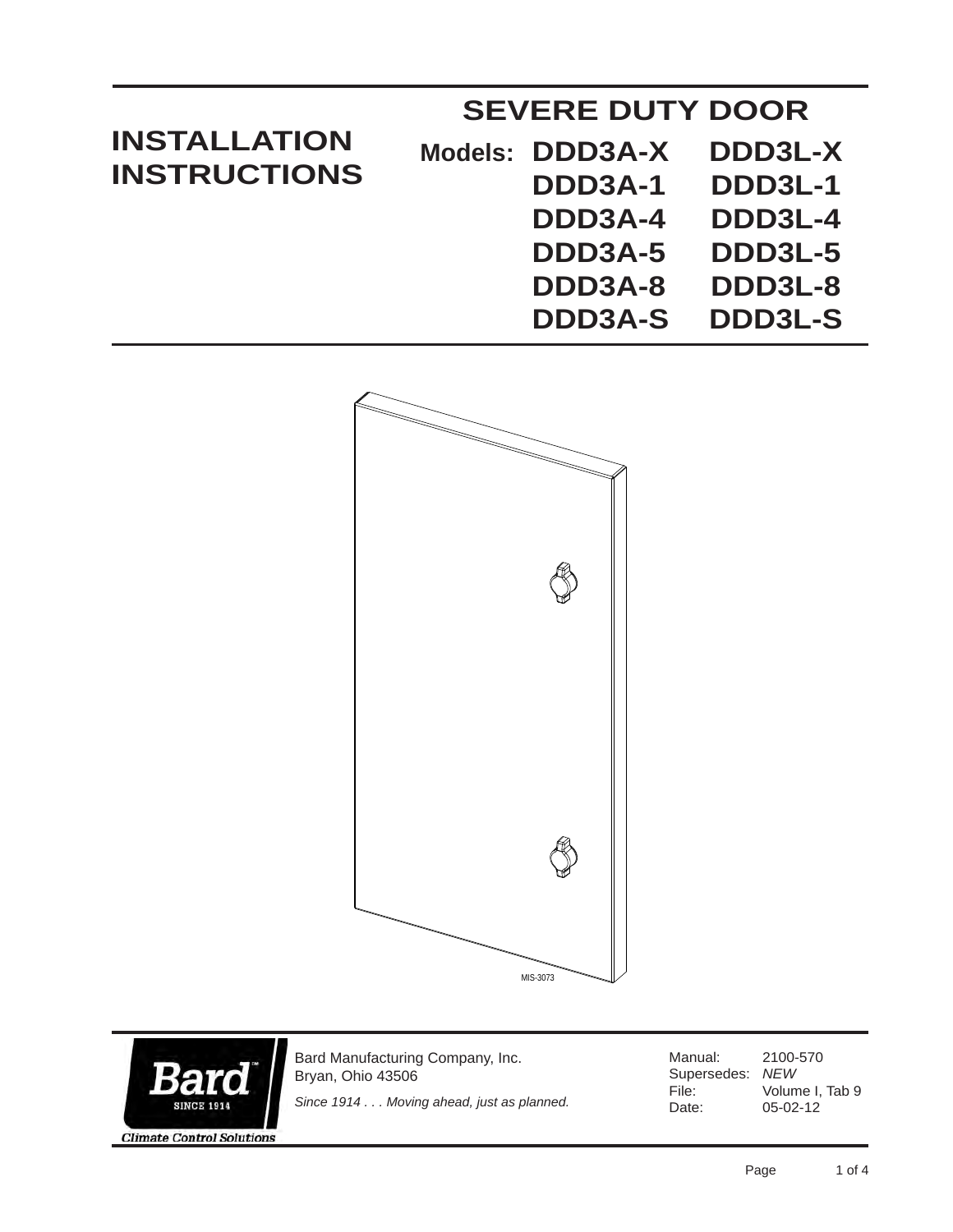# **CONTENTS**

| <b>General Information</b>      |
|---------------------------------|
| <b>New Product Installation</b> |
| Aftermarket Field Installation  |

|  |  | ٠<br>×<br>× |  |
|--|--|-------------|--|

| <b>Figures</b> |                                              |
|----------------|----------------------------------------------|
|                |                                              |
|                | Figure 2 Remove Existing Side Panel Screws 4 |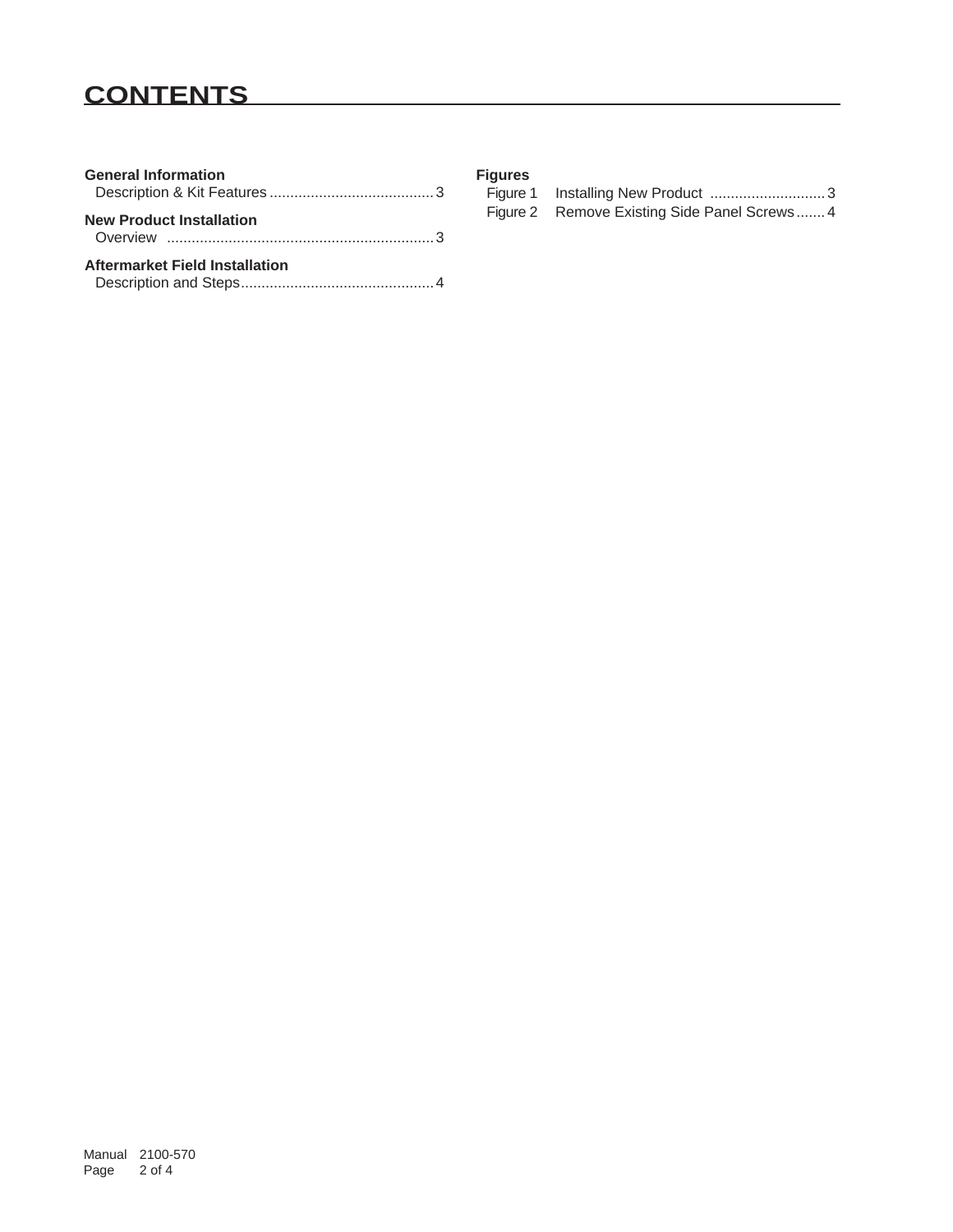## **general description**

## **Kit Features**

This kit is made up of a door and an inner frame that are connected with hinges and latches. A pack of screws is included to mount the door to the side panel of the unit. This kit is used for both new and aftermarket applications. These instructions cover both right and left-hand models; the right hand application is shown in the figures. This kit is made to fit on  $\frac{1}{2}$  - 3 Ton Wall Mount units.

### **New Product Installation**

- 1.) On the new door, separate the outer door from the inner frame by removing the hinge pins. First remove the rubber O-ring on the bottom of the pin, then pull the pin out the top of the hinge as shown in Fig. 1.
- 2.) Remove existing side panel screws as shown in Figure 2. These will be the alignment screws for mounting the door frame to the

unit. Line up the holes on the door frame on the hinge side with the holes where screws were removed. Replace these screws with the frame in place. It may be helpful to put the screws through the frame holes and gasketing first to allow for easy alignment. Be careful to not over-tighten the screws and strip the threads.

- 3.) Line up the remainder of the holes in the door frame with the holes in the side panel and use the supplied screws to finish attaching the frame.
- 4.) At this point the outer door can be reinstalled by replacing the hinge pins with the O-rings on the bottom.
- 5.) To lock the door, a padlock can be inserted through the bottom side of one or both of the latches.



#### **figure 1 new product installation**